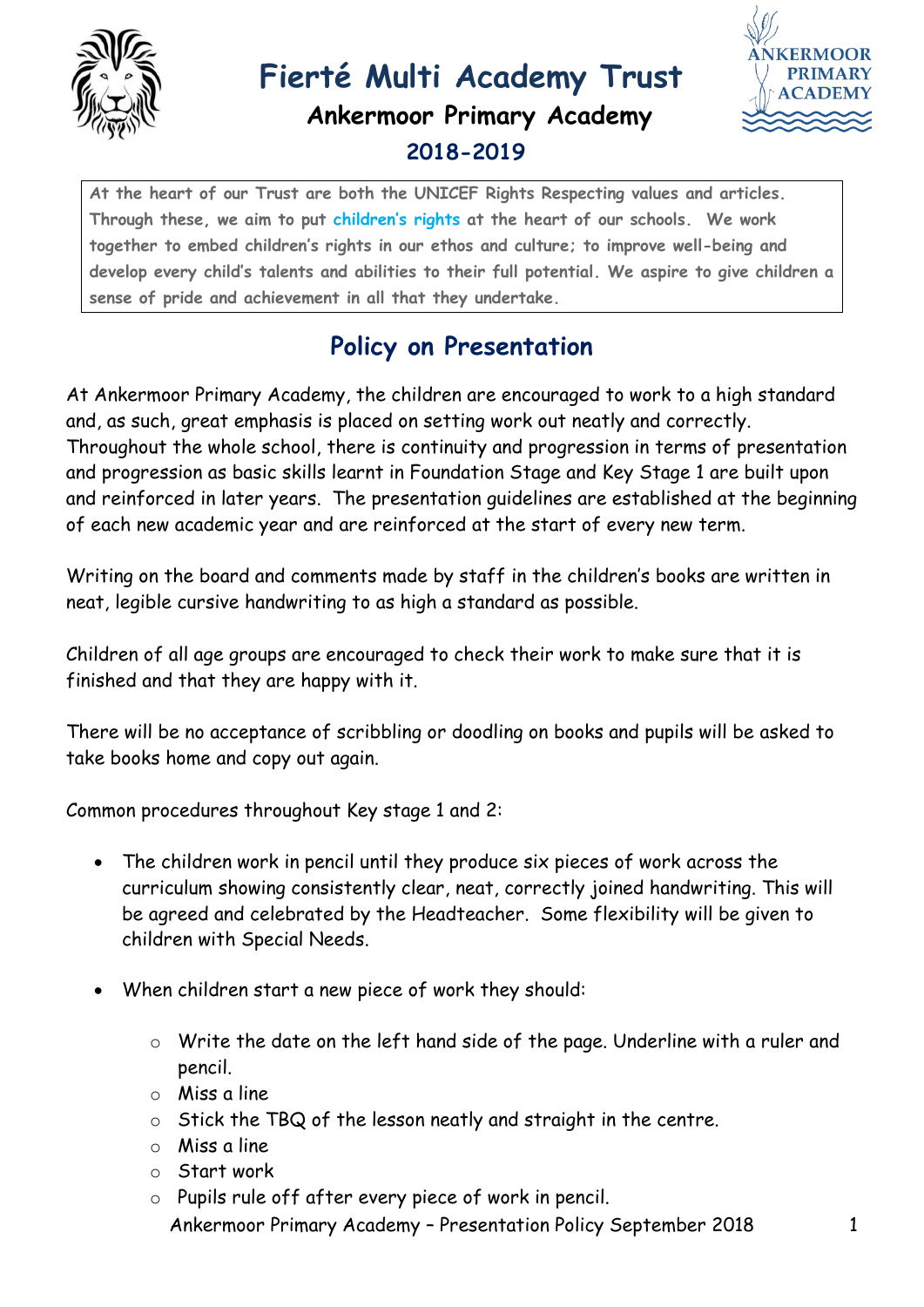- Erasers are *rarely* used (only at discretion of teacher) as mistakes are crossed out with a single line using a ruler and pencil. Children continue writing next to this.
- When pupils are gluing in work they use 5 dabs of glue and align the paper being glued in so that it is straight on the page.
- If a worksheet is required then the paper should be trimmed down to ensure that it fits on the page and is glued in straight. Please do not fold worksheets.
- Work that is used for display purposes is best work.
- All children's books are clearly labelled with Ankermoor labels and when finished, a date and the word 'finished' is written on the front of the book. New books are then re-labelled.
- All children will use the same handwriting pen when they achieve a pen licence. Pupil feedback responses will be written in purple pen.

**Dyslexia: Ankermoor Primary Academy recognises the unique contribution of every individual in the school community. It is an inclusive school in which pupils of all abilities and from all cultures and backgrounds are valued. Pupils' wider achievement is encouraged and celebrated and the good progress of all our pupils is of paramount importance as is the safeguarding and wellbeing of all pupils.**